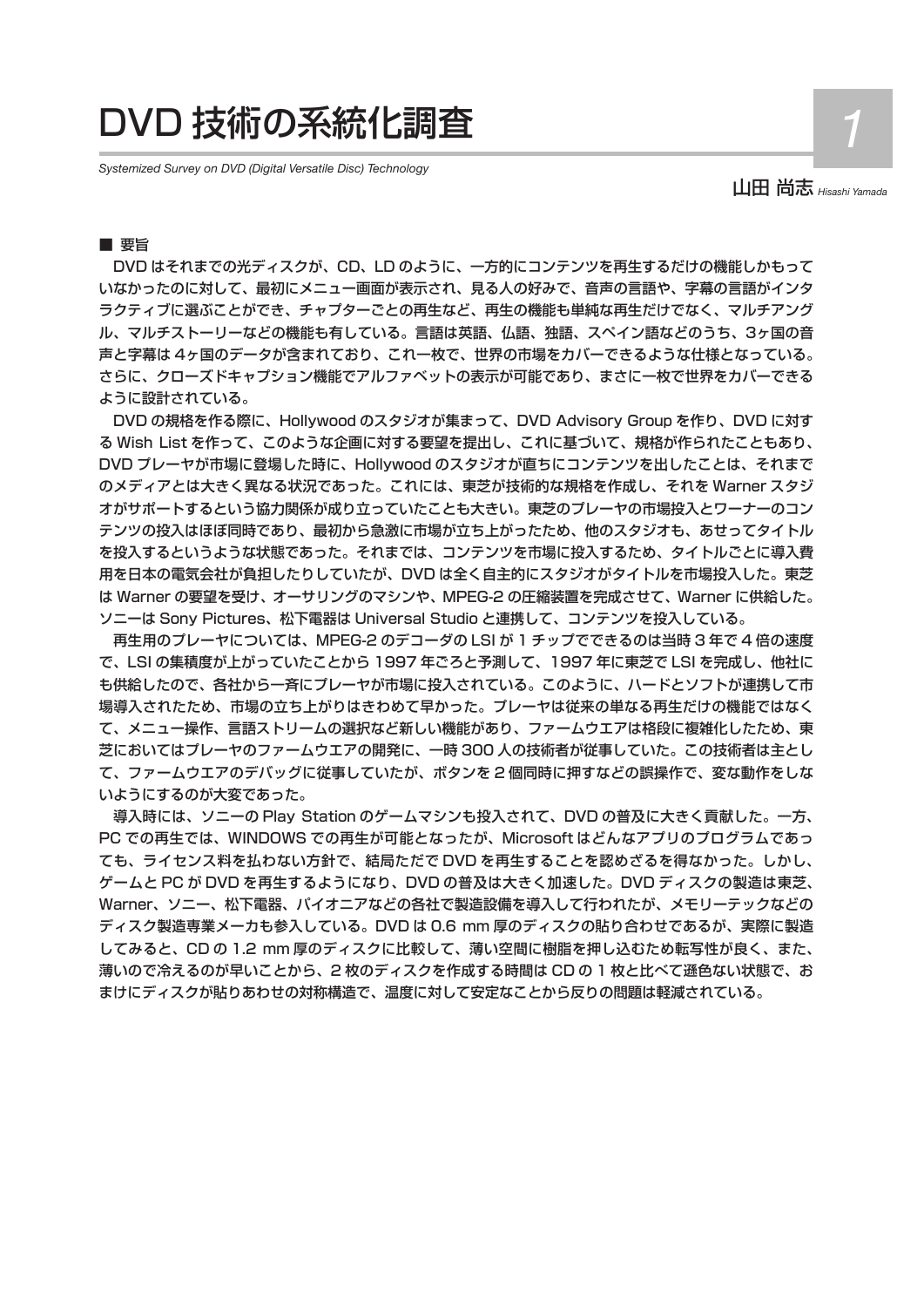#### ■ Abstract

Unlike former optical disc systems such as CD/LD, which provide only video playback capability, DVD generates a pre-playback menu. Users can therefore select the spoken or subtitle language and special features like chapter playback. Furthermore, multi-angle or multi-story playback is also possible. DVDs can store data in multiple languages, such as English, French, German and Spanish, with three of them for voice and four for subtitles. In addition, the closed caption function allows alphabetical display. This specification allows for coverage of the whole global market with just a single disc.

To create the specifications for DVD, the Hollywood studios came together and formed the DVD Advisory Group and a DVD specification wish list. DVD specifications were then formulated based on the wish list. With DVD specifications contributed to by all the Hollywood studios, Hollywood began producing DVD titles immediately after the technical specifications were fixed. This was quite a different situation from that of past media like LD.

Toshiba created technical specifications with the support of the Warner Brothers studio, a collaboration which contributed to the launch of DVD products on the market. Warner and Toshiba then coordinated to launch DVD titles and players respectively at the same time. The DVD market took off rapidly. And accordingly, other studios launched DVD titles immediately. Before this, Japanese electronics companies had paid Hollywood studios for the expenses of title creation, but with DVD, the studios bore the costs themselves.

Toshiba created an authoring tool and an MPEG2 compression device upon Warner's request and provided them to the studio. At the same time, Sony collaborated with Sony Pictures, and Matsushita with Universal Studios, to create movie titles.

Large scale integrated (LSI) chips were at the core of the DVD player, to decompress the MPEG2 signal. Large scale integration increased four-fold in the space of three years, and it was predicted that integration would reach the required level in 1997. Toshiba succeeded in developing a single-chip MPEG2 decoder in that year. Toshiba supplied the chip to other interested companies, and the Japanese manufacturers then released their DVD players onto the market at the same time.

With the simultaneous release of DVD hardware and software, market demand rose very rapidly. The new DVD players were much more complex than before, with various additional features like menu selection, language selection, and firmware in the player. In Toshiba, about 300 engineers worked on DVD player firmware. Mistaken operations by the user, such as pushing two buttons simultaneously, made fatal errors very likely to occur, so the majority of the engineers were engaged in debugging. At the same time as this release, Sony launched the PlayStation game device, which contributed greatly to the market expansion of DVD software. On the other hand, DVDs could now be played on the Windows operation system; however Microsoft has a policy of not paying license fees for Windows compatible software, so playback using Windows was free. Nevertheless, PCs and game devices accelerated the expansion of the DVD market.

Numerous companies, such as Toshiba, Warner, Sony, Matsushita, Pioneer and also Memory Tech, which is a disc manufacturing company, began producing DVDs. DVD manufacturing was at first considered difficult, but after actually embarking on production, companies realized that it was easy. This was because a DVD was only 0.6 mm thick, compared with 1.2 mm for a CD, and a thin disc meant a quicker resin injection process, a shorter cool down time, and better replication. The time to create two discs is comparable to that of one CD. Also, with its greater symmetry, the DVD was less affected by temperature change than was the asymmetrically structured CD, so the problem of warpage is reduced.